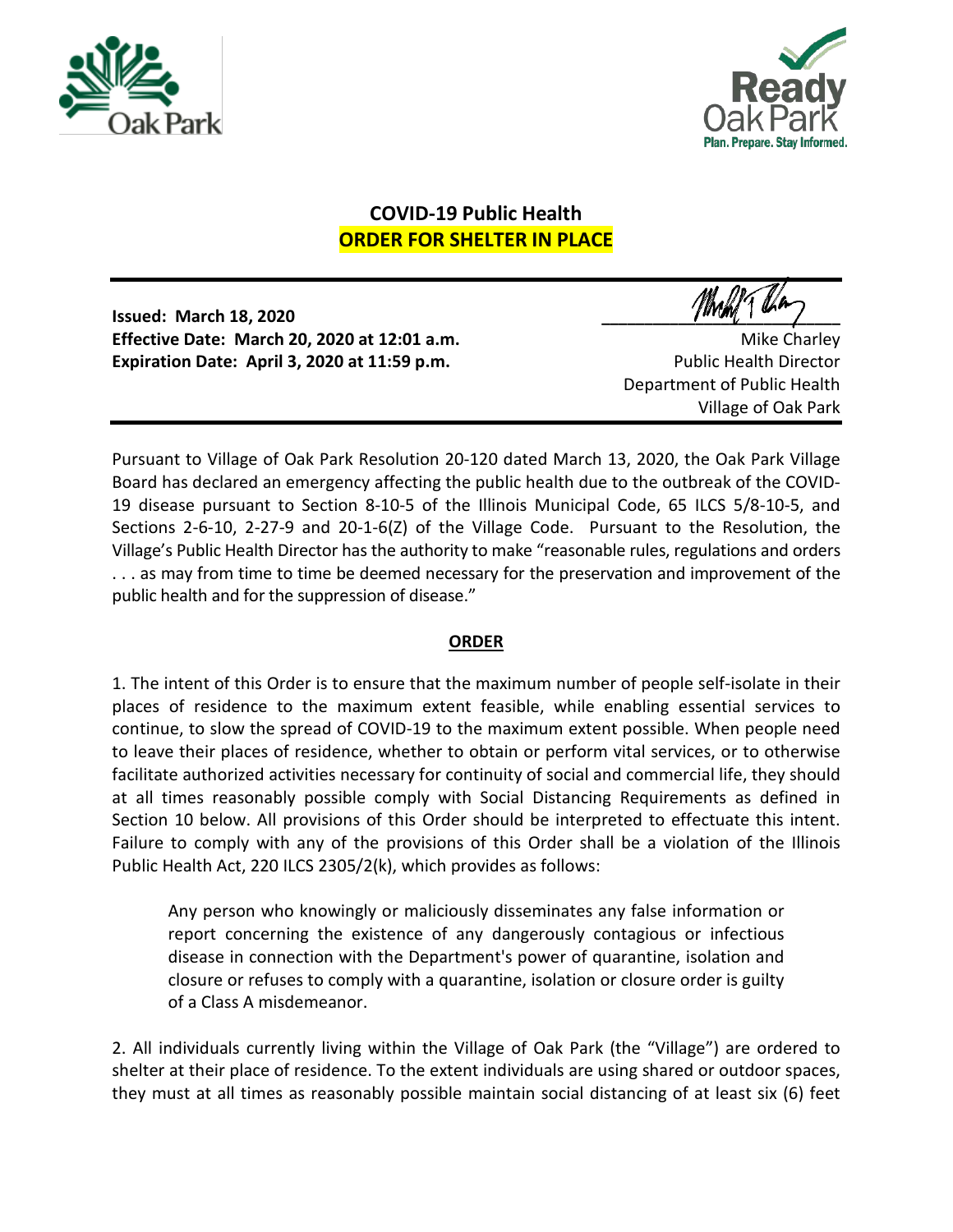from any other person when they are outside their residence. All persons may leave their residences only for Essential Activities, Essential Governmental Functions, or to operate Essential Businesses, all as defined in Section 10. Individuals experiencing homelessness are exempt from this Section, but are strongly urged to obtain shelter, and governmental and other entities are strongly urged to make such shelter available as soon as possible and to the maximum extent practicable and to use COVID-19 risk mitigation practices in their operation.

3. All businesses with a facility in the Village, except Essential Businesses as defined below in Section 10, are required to cease all activities at facilities located within the Village except Minimum Basic Operations as defined in Section 10. For clarity, businesses may also continue operations consisting exclusively of employees or contractors performing activities at their own residences (i.e., working from home). All Essential Businesses are strongly encouraged to remain open. To the greatest extent feasible, Essential Businesses shall comply with Social Distancing Requirements as defined in Section 10 below, including by maintaining six-foot social distancing for both employees and members of the public, including, but not limited to, when any customers are standing in line.

4. All public and private gatherings of any number of people occurring outside a single household or living unit are prohibited, except for the limited purposes as expressly permitted in Section 10. Nothing in this Order prohibits the gathering of members of a household or living unit. All Village block parties and special events are suspended for the duration of this Order.

5. All travel, including, but not limited to, travel on foot, bicycle, scooter, motorcycle, automobile, or public transit, except Essential Travel and Essential Activities as defined below in Section 10, is prohibited. People must use public transit only for purposes of performing Essential Activities or to travel to and from work for purposes of performing Essential Activities, Essential Travel or to travel to and from work to operate Essential Businesses or maintain Essential Governmental Functions. People riding on public transit must comply with Social Distancing Requirements as defined in Section 10 below, to the greatest extent feasible. This Order allows travel into or out of the Village to perform Essential Activities, operate Essential Businesses, or maintain Essential Governmental Functions.

6. This Order is issued based on evidence of increasing occurrence of COVID-19 within the Village and throughout Cook County, Illinois, scientific evidence and best practices regarding the most effective approaches to slow the transmission of communicable diseases generally and COVID-19 specifically, and evidence that the age, condition, and health of a significant portion of the population of the Village places it at risk for serious health complications, including death, from COVID-19. Due to the outbreak of the COVID-19 virus in the general public, which is now a pandemic according to the World Health Organization, there is a public health emergency throughout the Village. Making the problem worse, some individuals who contract the COVID-19 virus have no symptoms or have mild symptoms meaning they may not be aware they carry the virus. Because even people without symptoms can transmit the disease, and because evidence shows the disease is easily spread, gatherings can result in preventable transmission of the virus. The scientific evidence shows that at this stage of the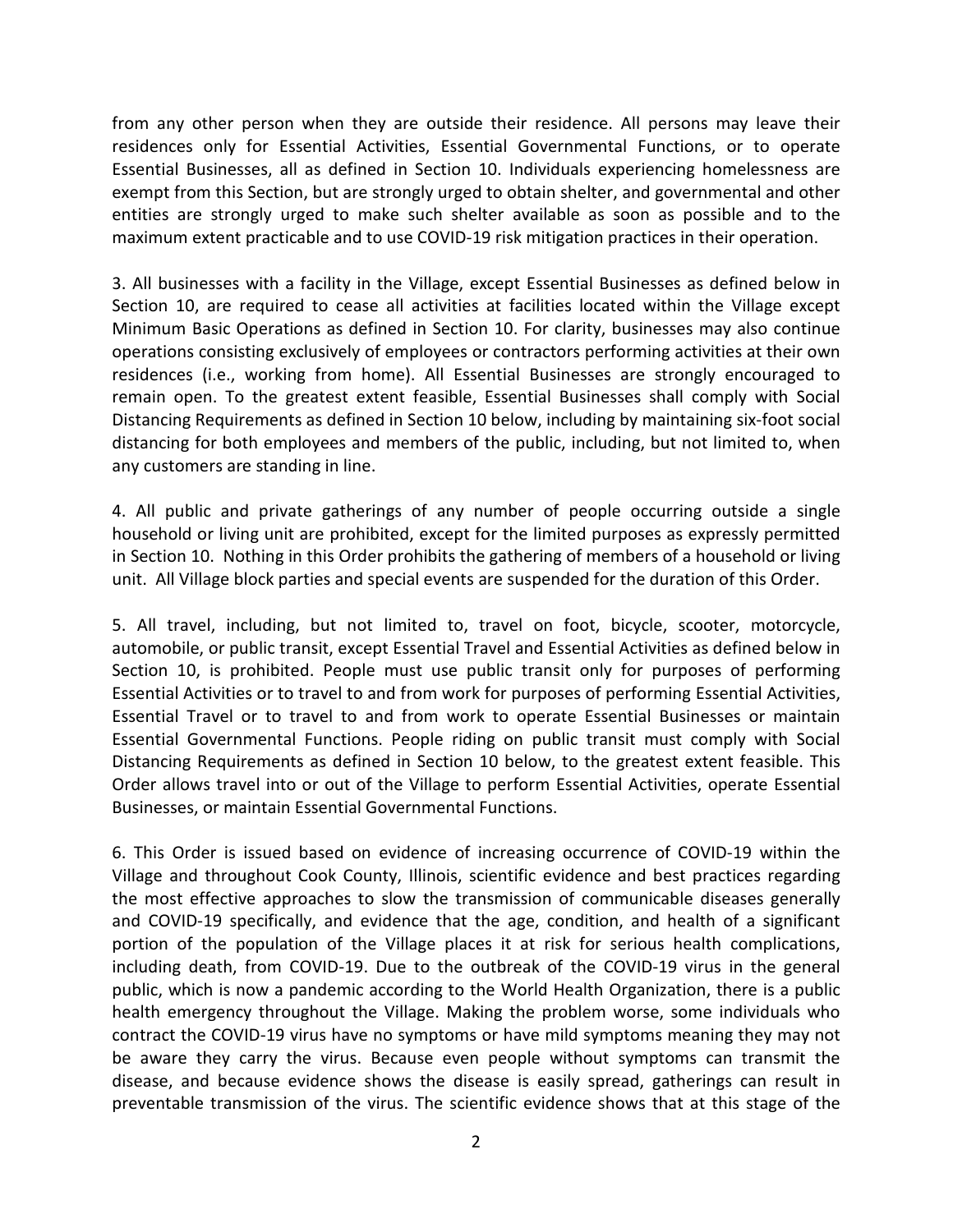emergency, it is essential to slow virus transmission as much as possible to protect the most vulnerable and to prevent the health care system from being overwhelmed. One proven way to slow the transmission is to limit interactions among people to the greatest extent practicable. By reducing the spread of the COVID-19 virus, this Order helps preserve critical and limited healthcare capacity in the Village.

7. This Order also is issued in light of the testing and treatment of COVID-19 cases at Rush Oak Park Hospital, West Suburban Hospital and other medical providers located in the Village, the existence of one (1) confirmed case of COVID-19 in the Village, as well as at least 178 confirmed cases in Cook County and at least one (1) death in Cook County, Illinois, as of 4:00 p.m. on Wednesday, March 18, 2020, including a significant and increasing number of suspected cases of community transmission and likely further significant increases in transmission. Per the Centers for Disease Control and Prevention ("CDC"), there is no known vaccine for COVID-19 and there is no medication approved to treat it. Widespread testing for COVID-19 is not yet available but is expected to increase in the coming days. There is a body of evidence—based on about 200 journal articles—that supports the effectiveness of social distancing measures, both when used alone and in combination with other measures. The CDC recommends that government leaders continually reassess the status of the outbreak in the United States and extend any measures taken after such reassessment. This is a historic, unprecedented outbreak, the likes of which have not been seen in the United States since the influenza pandemic of 1918. This Order is necessary to slow the rate of spread and the Public Health Director will re-evaluate it as further data becomes available.

8. This Order is issued in accordance with the directive of Village President Anan Abu-Taleb as contained in President Abu-Taleb's "Declaration of Local State of Emergency and Disaster" dated March 18, 2020, which is incorporated herein by reference.

9. This Order is issued in accordance with, and incorporates by reference the Gubernatorial Disaster Proclamation dated March 9, 2020 issued by Illinois Governor JB Pritzker, as supplemented by Governor Pritzker pursuant to Executive Orders 2020-03, 2020-04, 2020-05, 2020-06 and 2020-07 and as may be further supplemented. This Order is also issued in accordance with, and incorporates by reference Village Board Resolution 20-120 adopted on March 13, 2020, as may be supplemented and any and all orders issued by the Village's Public Health Director regarding the COVID-19 outbreak, as may be further supplemented. Nothing contained in this Order is intended to, or shall operate to, supersede any applicable State or federal law, order or rule, and to the extent of any conflict, such State or federal law, order or rule shall be applicable.

10. Definitions and Exemptions.

a. For purposes of this Order, individuals may leave their residence only to perform any of the following "Essential Activities." But people at high risk of severe illness from COVID-19 and people who are sick are urged to stay in their residence to the extent possible except as necessary to seek medical care.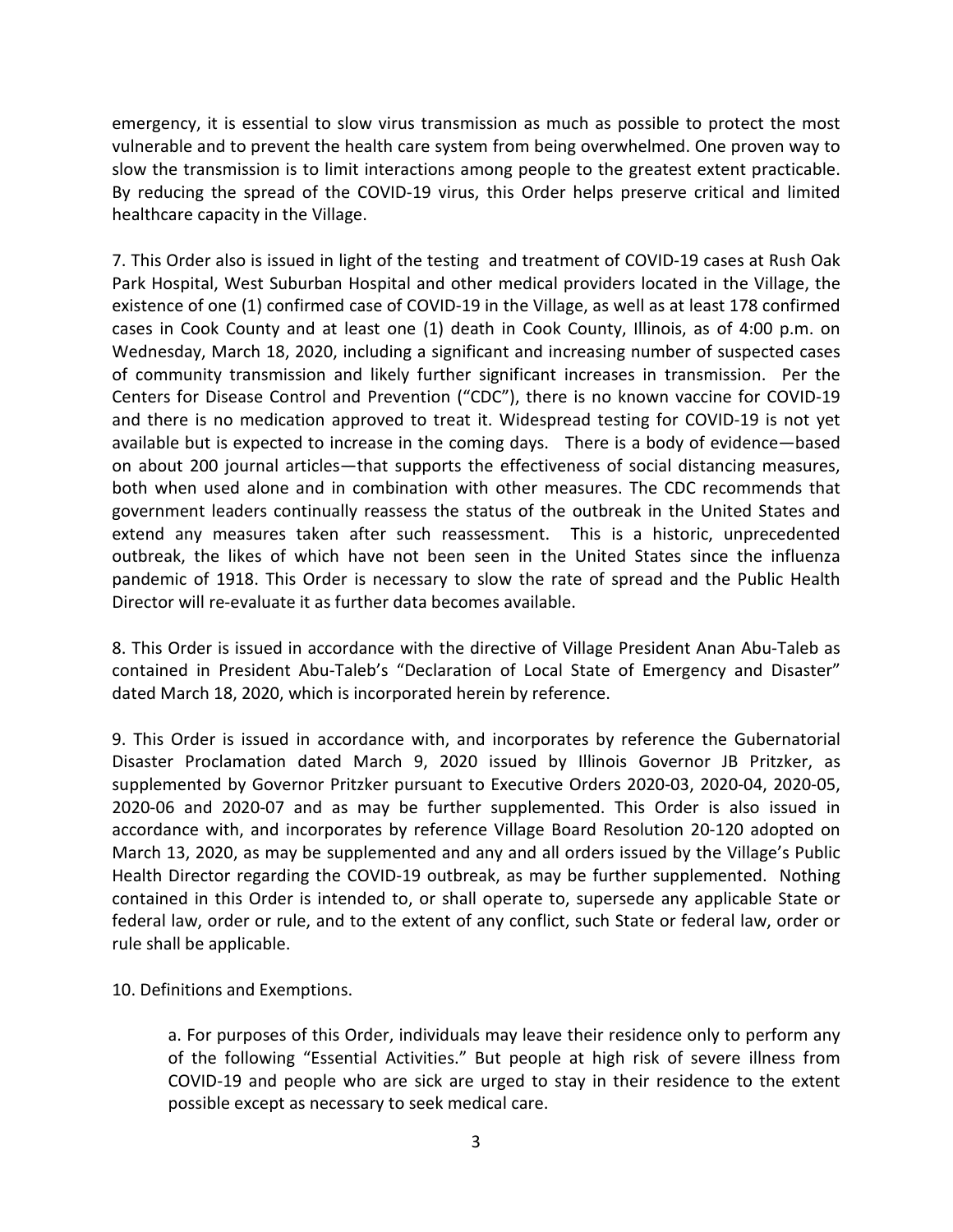i. To engage in activities or perform tasks essential to their health and safety, or to the health and safety of their family or household members (including, but not limited to, pets), such as, by way of example only and without limitation, obtaining medical supplies or medication, visiting a health care professional, or obtaining supplies they need to work from home;

ii. To obtain necessary services or supplies for themselves and their family or household members, or to deliver those services or supplies to others, such as, by way of example only and without limitation, canned food, dry goods, fresh fruits and vegetables, pet supply, fresh meats, fish, and poultry, and any other household consumer products, and products necessary to maintain the safety, sanitation, and essential operation of residences;

iii. To engage in outdoor activity, provided the individuals comply with Social Distancing Requirements as defined in this Section, such as, by way of example and without limitation, walking, hiking, or running;

iv. To perform work providing essential products and services at an Essential Business or to otherwise carry out activities specifically permitted in this Order, including Minimum Basic Operations; or

v. To care for a family member or pet in another household.

b. For purposes of this Order, individuals may leave their residence to work for or obtain services at any "Healthcare Operations" including hospitals, clinics, dentists, pharmacies, pharmaceutical and biotechnology companies, other healthcare facilities, healthcare suppliers, home healthcare services providers, mental health providers, medical cannabis dispensaries and related retail sales or any related and/or ancillary healthcare services. "Healthcare Operations" also includes veterinary care and all healthcare services provided to animals. This exemption shall be construed broadly to avoid any impacts to the delivery of healthcare, broadly defined. "Healthcare Operations" does not include fitness and exercise gyms and similar facilities.

c. For purposes of this Order, individuals may leave their residence to provide any services or perform any work necessary to the operations and maintenance of "Essential Infrastructure," including, but not limited to, public works construction, construction of housing (in particular affordable housing or housing for individuals experiencing homelessness), airport operations, water, sewer, gas, electrical, oil refining, roads and highways, public transportation, solid waste collection and removal, internet, and telecommunications systems (including the provision of essential global, national, and local infrastructure for computing services, business infrastructure, communications, and web-based services), provided that they carry out those services or that work in compliance with Social Distancing Requirements as defined this Section, to the extent possible. Upon application of hardship by the Village's Chief Building Official, the Public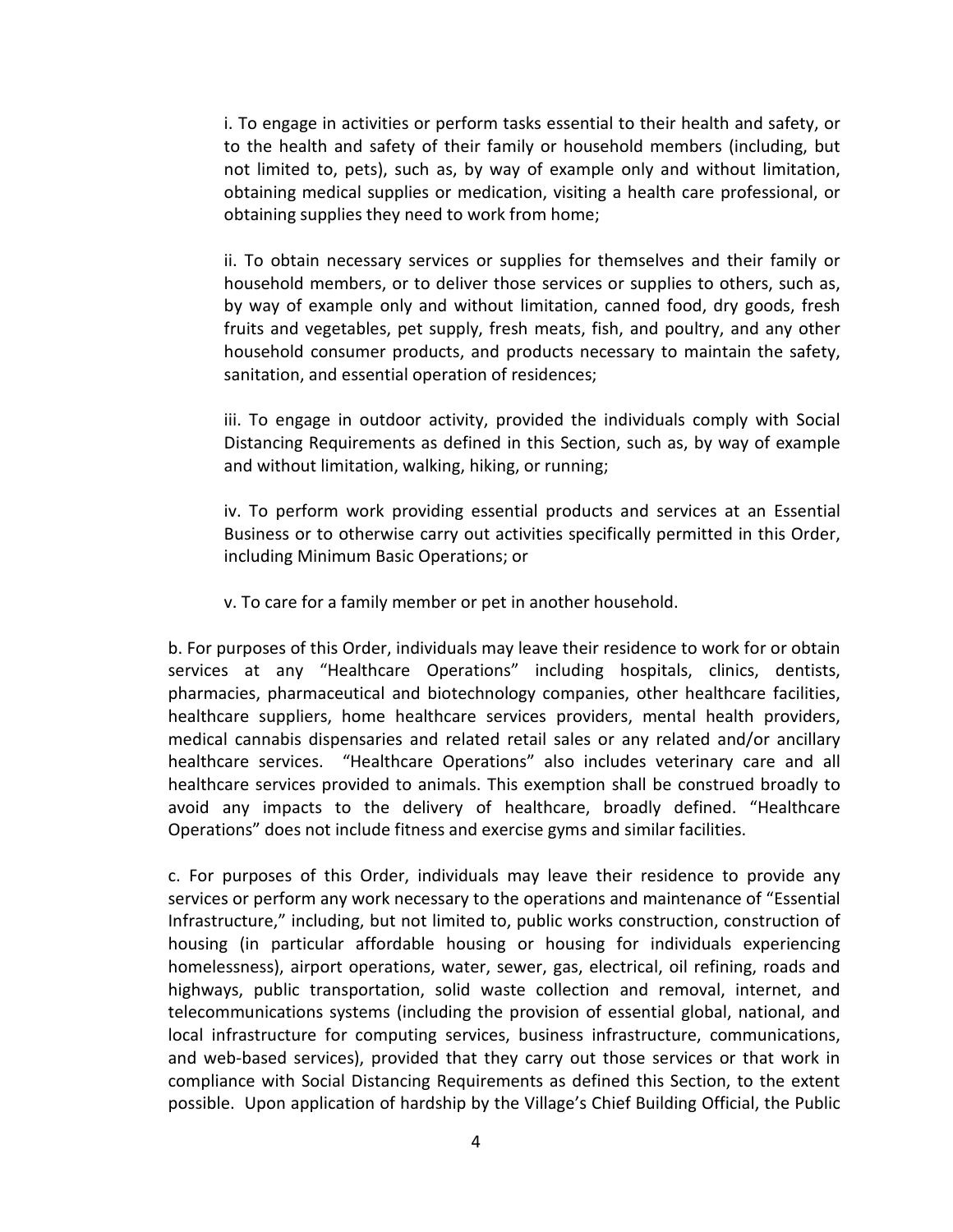Health Director may authorize limited private construction activities not limited to the matters set forth in this section.

d. For purposes of this Order, all sworn Police Department and Fire Department personnel ("First Responders"), emergency management personnel, emergency dispatchers, court personnel, and law enforcement personnel, and others working for or to support Essential Businesses are categorically exempt from this Order. Further, nothing in this Order shall prohibit any individual from performing or accessing "Essential Governmental Functions." Essential Government Functions means all services needed to ensure the continuing operation of the government agencies and provide for the health, safety and welfare of the public and all agencies that provide for the health, safety and welfare of the public. All Essential Governmental Functions shall be performed in compliance with Social Distancing Requirements as defined this Section, to the extent possible.

e. For the purposes of this Order, covered businesses include any for-profit, non-profit, or educational entities, regardless of the nature of the service, the function they perform, or its corporate or entity structure.

f. For the purposes of this Order, "Essential Businesses" means:

i. Healthcare Operations and Essential Infrastructure;

ii. Grocery stores, supermarkets, food banks, convenience stores, and other establishments engaged in the retail sale of canned food, dry goods, fresh fruits and vegetables, pet supply, fresh meats, fish, and poultry, and any other household consumer products (such as cleaning and personal care products). This includes stores that sell groceries and also sell other non-grocery products, and products necessary to maintaining the safety, sanitation, and essential operation of residences;

iii. Food cultivation, including farming, livestock, and fishing;

iv. Businesses that provide food, shelter, and social services, and other necessities of life for economically disadvantaged or otherwise needy individuals;

v. Newspapers, television, radio, and other media services;

vi. Gas stations and auto-supply, auto-repair, and related facilities;

vii. Banks and related financial institutions;

viii. Hardware stores;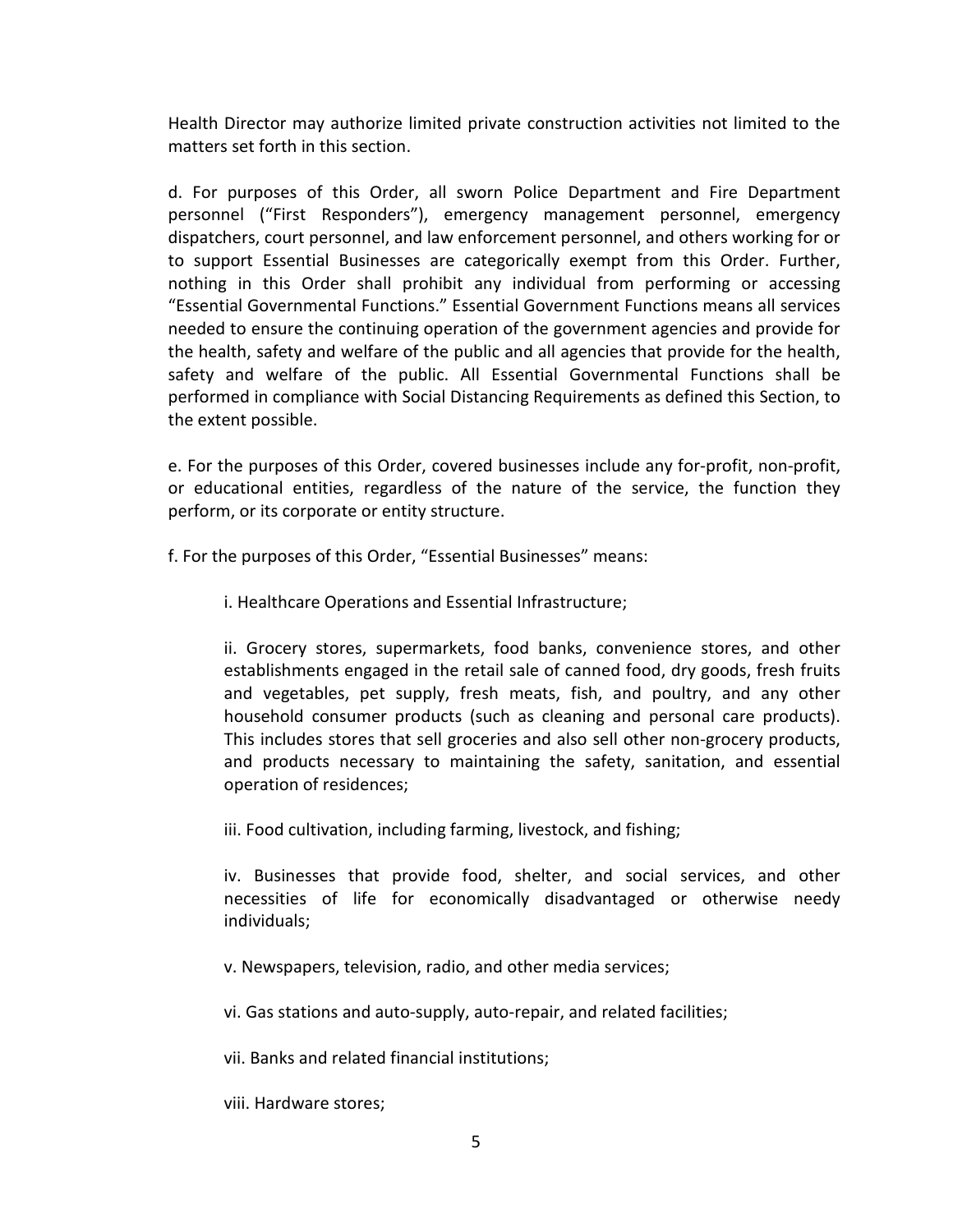ix. Plumbers, electricians, exterminators, and other service providers who provide services that are necessary to maintaining the safety, sanitation, and essential operation of residences, Essential Activities, and Essential Businesses;

x. Businesses providing mailing and shipping services, including post office boxes;

xi. Educational institutions—including public and private K-12 schools, colleges, and universities—for purposes of facilitating distance learning or performing essential functions, provided that social distancing of six-feet per person is maintained to the greatest extent possible;

xii. Laundromats, dry cleaners, and laundry service providers;

xiii. Restaurants and other facilities that prepare and serve food, but only for delivery or carry out. Schools and other entities that typically provide free food services to students or members of the public may continue to do so under this Order on the condition that the food is provided to students or members of the public on a pick-up and takeaway basis only. Schools and other entities that provide food services under this exemption shall not permit the food to be eaten at the site where it is provided, or at any other gathering site;

xiv. Businesses that supply products needed for people to work from home;

xv. Businesses that supply other essential businesses with the support or supplies necessary to operate;

xvi. Businesses that ship or deliver groceries, food, goods or services directly to residences;

xvii. Airlines, taxis, and other private transportation providers providing transportation services necessary for Essential Activities and other purposes expressly authorized in this Order;

xviii. Home-based care for seniors, adults, or children;

xix. Residential facilities and shelters for seniors, adults, and children;

xx. Professional services, such as legal or accounting services, when necessary to assist in compliance with legally mandated activities; and

xxi. Childcare facilities providing services that enable employees exempted in this Order to work as permitted. To the extent possible, childcare facilities must operate under the following mandatory conditions: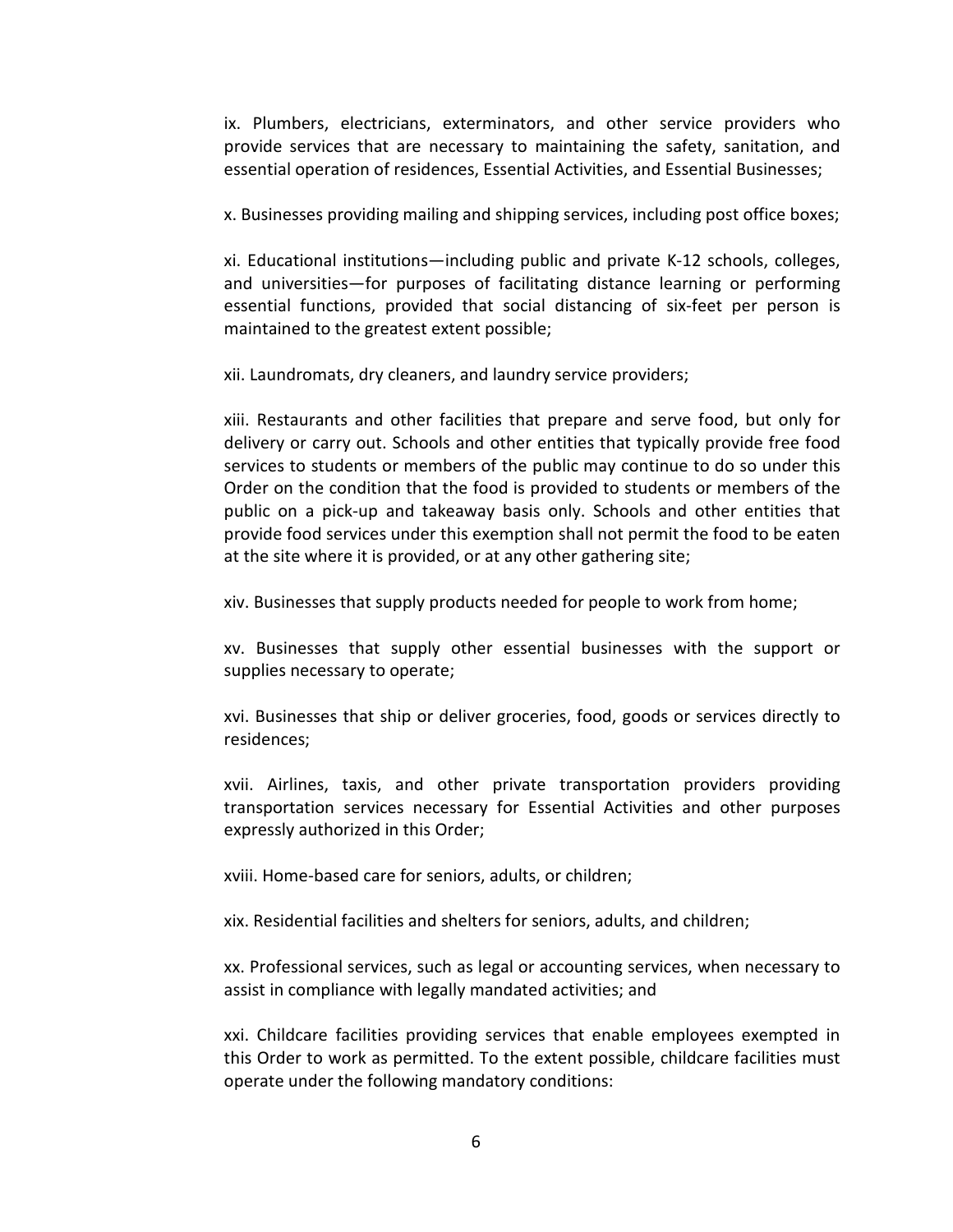1. Childcare must be carried out in stable groups of 12 or fewer ("stable" means that the same 12 or fewer children are in the same group each day).

2. Children shall not change from one group to another.

3. If more than one group of children is cared for at one facility, each group shall be in a separate room. Groups shall not mix with each other.

4. Childcare providers shall remain solely with one group of children.

g. For the purposes of this Order, "Minimum Basic Operations" include the following, provided that employees comply with Social Distancing Requirements as defined this Section, to the extent possible, while carrying out such operations:

i. The minimum necessary activities to maintain the value of the business's inventory, ensure security, process payroll and employee benefits, or for related functions; or

ii. The minimum necessary activities to facilitate employees of the business being able to continue to work remotely from their residences.

h. For the purposes of this Order, "Essential Travel" includes travel for any of the following purposes. Individuals engaged in any Essential Travel must comply with all Social Distancing Requirements as defined in this Section.

i. Any travel related to the provision of or access to Essential Activities, Essential Governmental Functions, Essential Businesses, or Minimum Basic Operations;

ii. Travel to care for elderly, minors, dependents, persons with disabilities, or other vulnerable persons;

iii. Travel to or from educational institutions for purposes of receiving materials for distance learning, for receiving meals, and any other related services;

iv. Travel to return to a place of residence from outside the jurisdiction;

v. Travel required by law enforcement or court order; or

vi. Travel required for non-residents to return to their place of residence outside the Village. Individuals are strongly encouraged to verify that their transportation out of the Village remains available and functional prior to commencing such travel.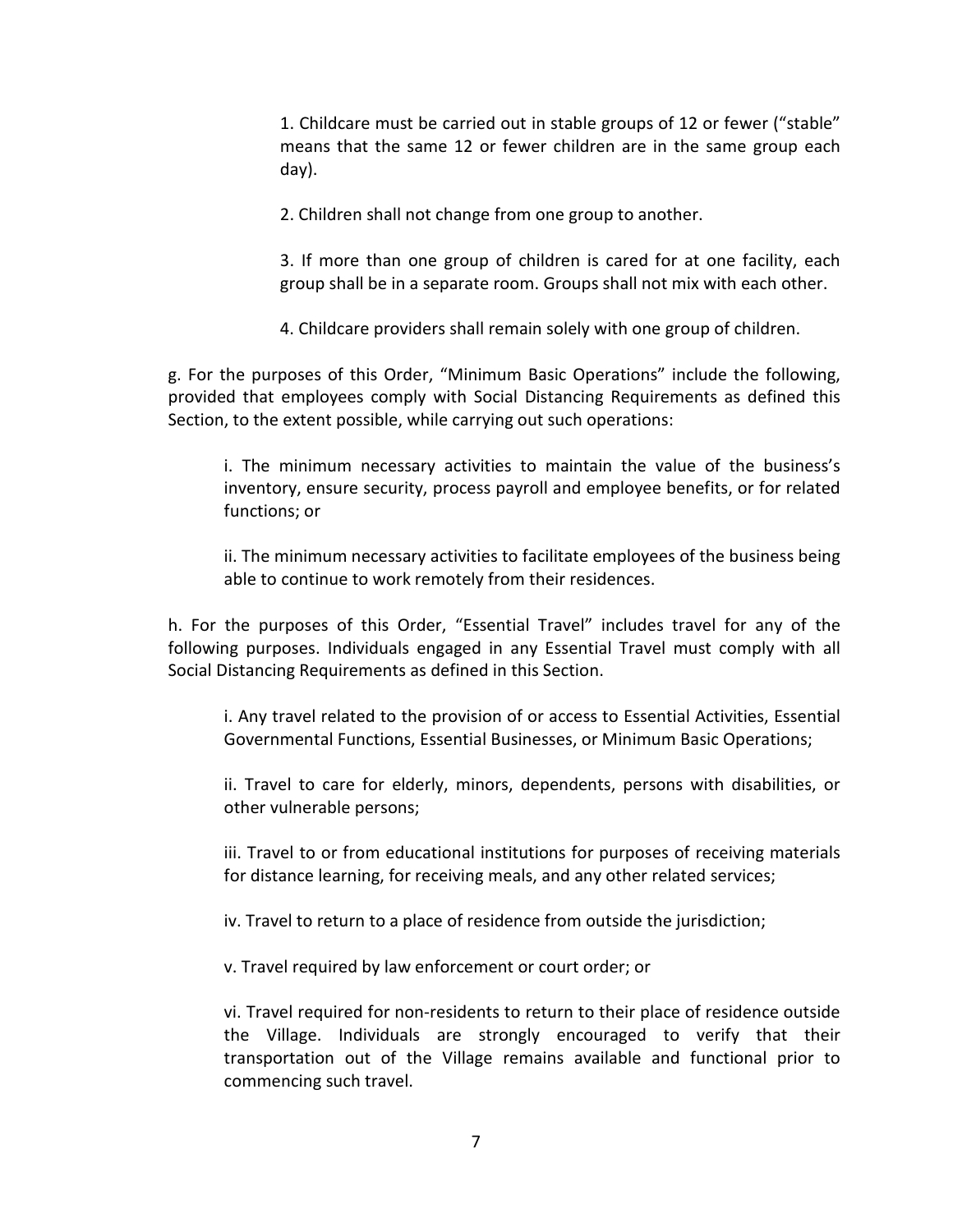i. For purposes of this Order, residences include hotels, motels, shared rental units, and similar facilities.

j. For purposes of this order Social Distancing Requirements includes maintaining at least six-foot social distancing from other individuals, washing hands with soap and water for at least twenty seconds as frequently as possible or using hand sanitizer, covering coughs or sneezes (into the sleeve or elbow, not hands), regularly cleaning high-touch surfaces, and not shaking hands.

11. Pursuant to 77 Ill. Adm. Code 690.1340 ("Section 690.1340"), the Public Health Director requests that the Village Police Chief, and all local and statewide law enforcement, and all other officers and employees of the Village as applicable, ensure compliance with and enforce this Order. Section provides as follows:

## **Section 690.1340 Enforcement**

a) An order issued by the Department, a certified local health department or the circuit court in accordance with this Subpart shall be enforced by all local and statewide law enforcement, and all other officers and employees of any political subdivision within the jurisdiction of the certified local health department.

b) The Department or certified local health department may request the assistance of police officers, sheriffs, and all other officers and employees of any political subdivision within the jurisdiction of the Department or certified local health department to apprehend, hold, transport, quarantine or isolate a person who is subject to an order if that person is uncooperative or unwilling to adhere to prescribed treatment or medical instruction of the Department or certified local health department.

12. The violation of any provision of this Order constitutes a Class A misdemeanor under Section 2(k) of the Illinois Public Health Act, 220 ILCS 2305/2(k), and 77 Ill. Adm. Code 690.1340 which provides as follows:

## **Section 690.1415 Penalties**

a) *Any person who knowingly or maliciously disseminates any false information or report concerning the existence of any dangerously contagious or infectious disease in connection with the Department* or certified local health department's *power of quarantine, isolation and closure or refuses to comply with a quarantine, isolation or closure order is guilty of a Class A misdemeanor.* (Section 2(k) of the Act)